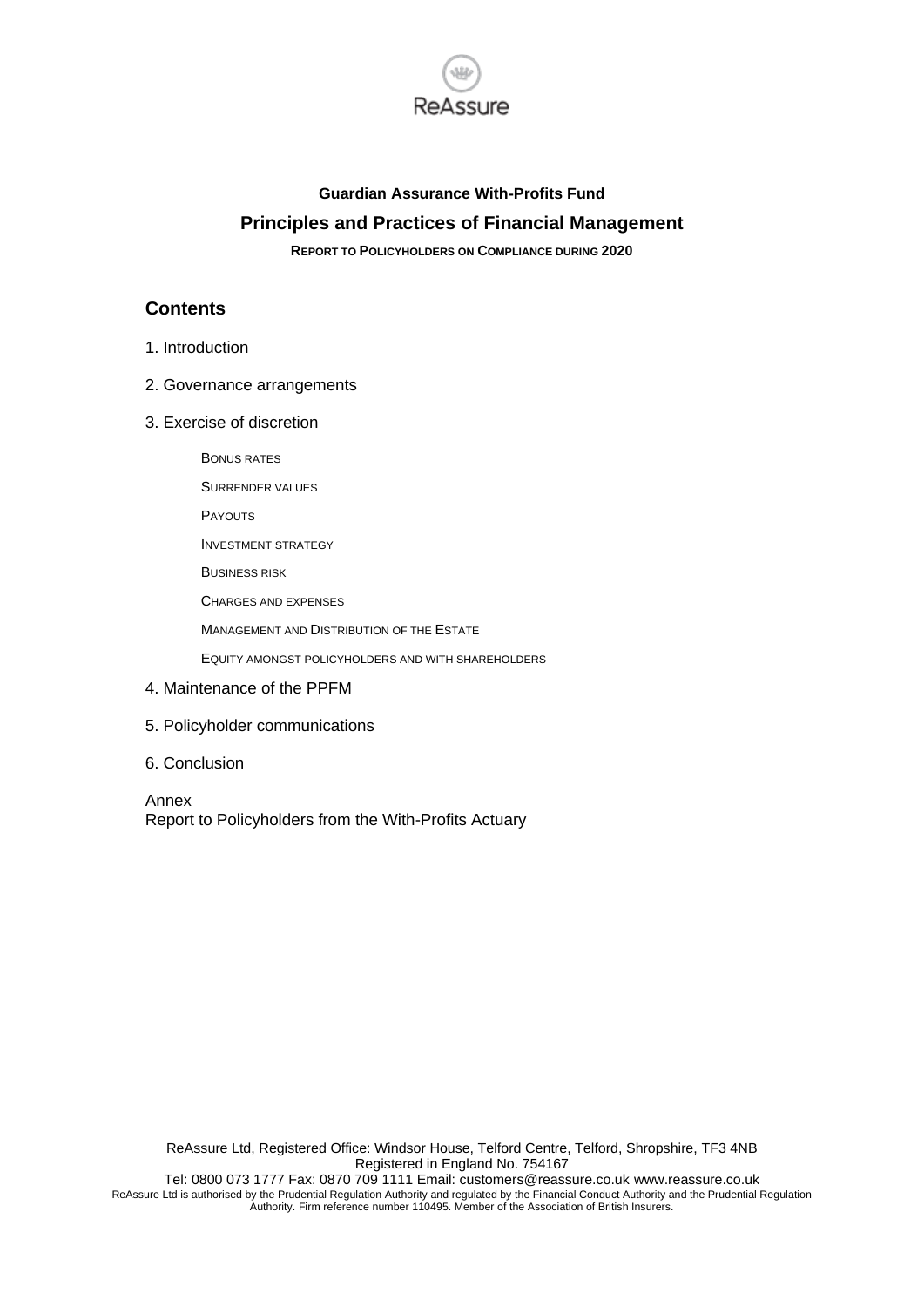

### **1. Introduction**

- 1.1 ReAssure Limited ("ReAssure" or "the Company") maintains a document known as the Principles and Practices of Financial Management ("the PPFM") for each of its with-profits funds. This sets out the Principles and Practices that guide the management of the withprofits business held in the fund. A PPFM was first published in 2004.
- 1.2 This report to policyholders examines the management during 2020 of the with-profits business in the Guardian Assurance With-Profits Fund ("the Fund"), which is a ring-fenced fund within ReAssure.
- 1.3 This report sets out, with reasons, how ReAssure complied with the obligations associated with the PPFM for the Guardian Assurance With-Profits Fund during the course of 2020. These include the requirement to maintain appropriate governance arrangements, designed to ensure that the Company maintains and complies with the PPFM. The report also describes the way in which ReAssure exercised discretion in the conduct of its with-profits business and how it addressed the conflicting requirements of different groups of policyholders and shareholders.
- 1.4 In preparing this report, ReAssure has taken advice from its With-Profits Actuary. Any terms used in the report have the meaning set out in the PPFM for the Guardian Assurance With-Profits Fund, a copy of which can be downloaded from ReAssure's website or obtained free of charge by writing to ReAssure at its registered address.

### **2. Governance arrangements**

- 2.1 The ultimate responsibility for the management of ReAssure's with-profits business during 2020 resided with the ReAssure Board ("the Board"). However, a committee of the Board, known as the Fairness Committee, performed a number of functions in relation to the Company's with-profits business. This included monitoring compliance with the PPFM, reviewing its contents and approving any proposals to alter it.
- 2.2 The Fairness Committee met five times during 2020, with two additional meetings during the year. During 2020 the number of Fairness Committee members (including the Chairman) increased from four to six. All members were present at all meetings except one member who was not at the Quarter 3 meeting.
- 2.3 A With-Profits Actuary is appointed to provide advice on the exercise of discretion relating to matters affecting with-profits business. The With-Profits Actuary for ReAssure during the first part of 2020 was Mr John Jenkins, a partner of KPMG LLP. Mrs Catherine Thorn took over as With-Profits Actuary from 13 March 2020, prior to which a full and formal handover process took place. The With-Profits Actuary attended meetings of the Fairness Committee and has the right to attend those parts of Board meetings where with-profits issues are discussed. The With-Profits Actuary prepared advice and recommendation papers relating to the Company's with-profits business, such as bonus declarations, and had an opportunity to comment on other relevant papers and matters in advance of their wider circulation and consideration.
- 2.4 The With-Profits Actuary has prepared a report to the Board and Fairness Committee on the key aspects of discretion exercised during 2020 by the Company that affected the with-profits business in the Fund. A separate report from the current With-Profits Actuary to policyholders is annexed to this report.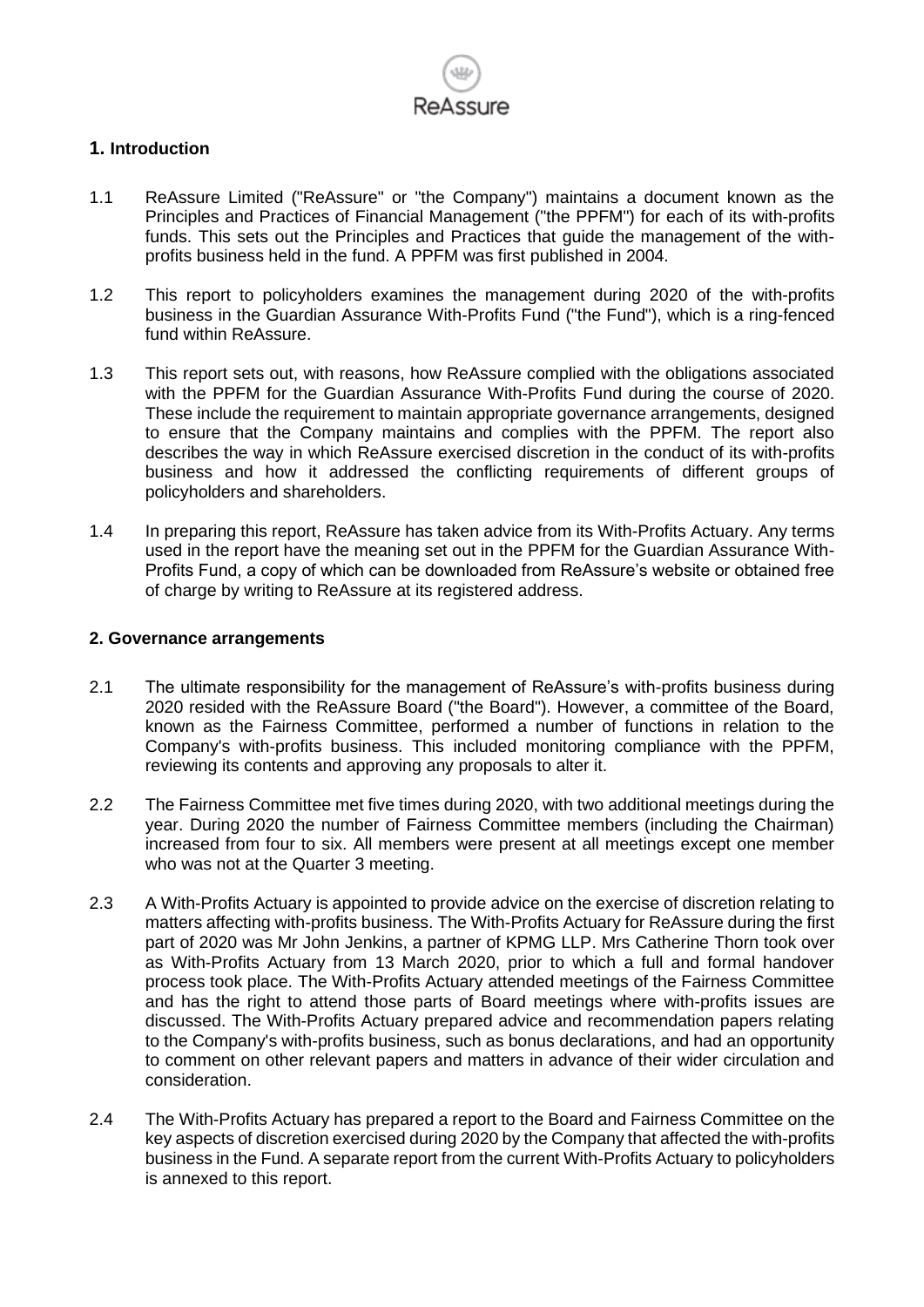

### **3. Exercise of discretion**

#### *Bonus Rates*

3.1 Regular Bonus rates for 2020 for conventional with-profits ("CWP") policies were approved by the Board in December 2020, having been previously reviewed and commented on by the Fairness Committee. The PPFM sets out that, for other than Deposit Administration, Pension Saver and Group Funding, annual bonus rates were reduced at the 31st December 2004 declaration to such a level that no further reductions were planned. Consistent with this approach, for the relevant classes of with-profits business, the annual bonus rates declared for 2020 were equivalent to the rates for 2019.

The declared yearly bonus rates are given below, with the previous year's rates for comparison.

| in<br>declared<br>Yearly<br>bonus | 31 December 2020 | 31 December 2019 |
|-----------------------------------|------------------|------------------|
| arrears                           |                  |                  |
| <b>Pension Plus</b>               | 0.5%             | 0.5%             |
| Versatile Individual Pension Plan | 0.5%             | 0.5%             |
| Buy-Out Plan                      | 0.5%             | 0.5%             |
| <b>Personal Pension</b>           | 1.0%             | 1.0%             |
| <b>Participating Pension</b>      | 1.0%             | 1.0%             |
| <b>Chargeable Rates</b>           | 2.6%             | 2.6%             |
| Life Assurances                   | 1.0%             | 1.0%             |

3.2 Regular Bonus rates for unitised with-profits ("UWP") policies were reviewed in March and December 2020. The rates remained unchanged at each review, consistent with the PPFM.

The declared yearly bonus rates are given below, with the previous year's rates for comparison.

| Yearly<br>declared<br>bonus<br><u>in</u><br>advance | 1 April 2020    | 1 April 2019   |
|-----------------------------------------------------|-----------------|----------------|
| Choices Unitised With-Profits -                     | $0.5\% / 1.0\%$ | $0.5\%$ / 1.0% |
| Basic / Bonus Interest Rate                         |                 |                |
| <b>Freedom Unitised With-Profits</b>                | 1.25%           | 1.25%          |

The amounts payable under Deposit Administration and Pension Saver are predominantly based on 15 year gilt yields and the amounts payable under Chargeable Rates policies are based on the relevant premium rates and fixed interest yields. For Deposit Administration, Pension Saver and Chargeable Rates this approach has been followed throughout 2020.

- 3.3 Terminal Bonus rates were set by the Board in April 2020 in line with the PPFM.
- 3.4 For other classes of with-profits business the calculation of Asset Shares is fundamental to the amount payable. The way in which Asset Shares should be calculated is described in section 4.2 of the PPFM and asset shares were calculated in this way throughout 2020.
- 3.5 As described in the PPFM, Terminal Bonus rates are determined having regard to any excess (for groups of policies) of Asset Shares above the value of the guaranteed benefits including annual bonuses added. Terminal Bonus is reviewed monthly. The PPFM notes that for the majority of deferred annuity business in the Fund, the guaranteed benefits at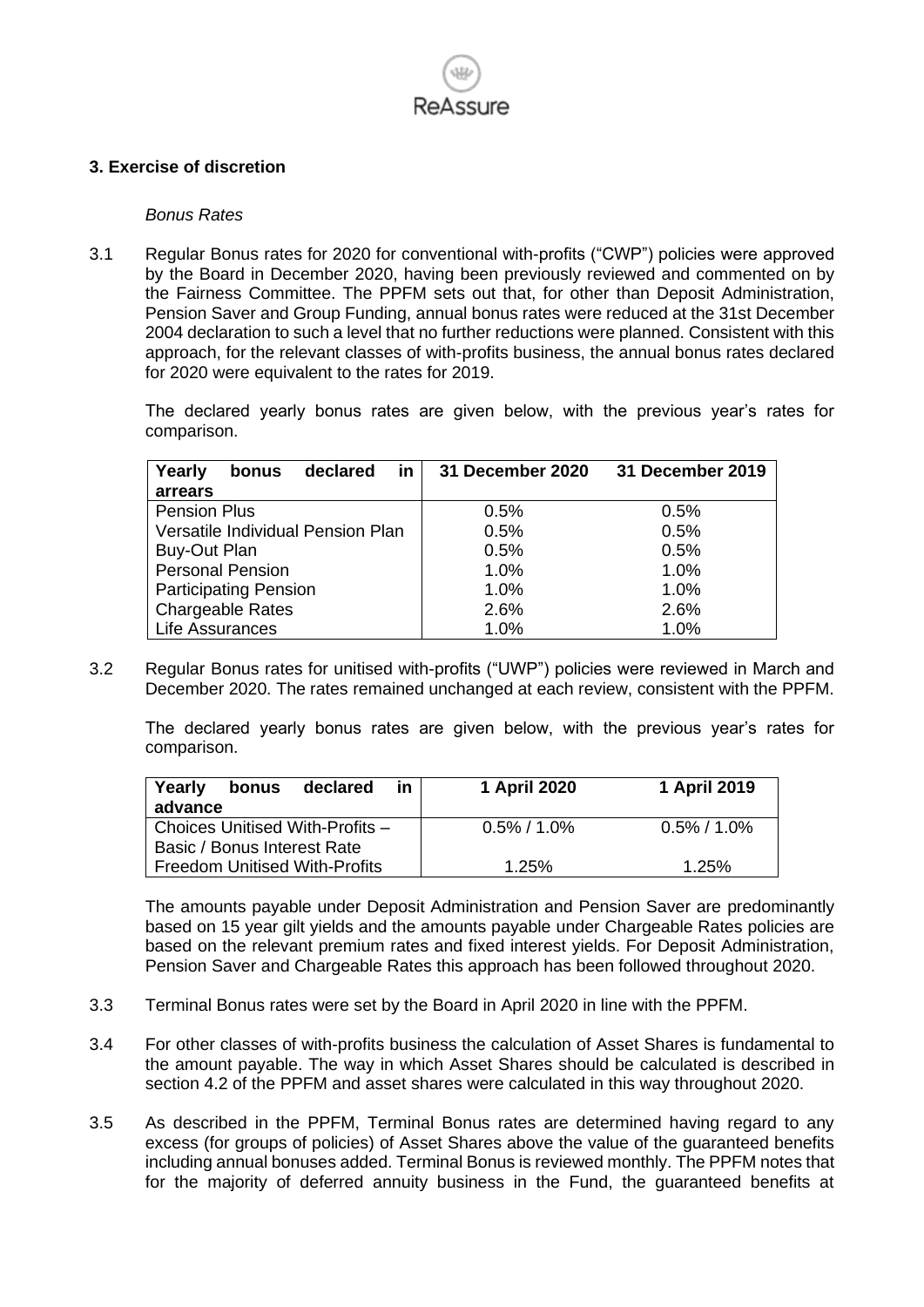retirement exceed the Asset Share by a significant amount and hence the Terminal Bonus rate is zero. The PPFM was followed throughout 2020 and terminal bonus rates were amended for different classes of business as follows, reflecting the investment market volatility in 2020:

| <b>Effective Date</b> | <b>TB changes</b>        | <b>Products</b>              |
|-----------------------|--------------------------|------------------------------|
| 1 April 2020          | Conventional &           | Endowment & Whole of Life,   |
|                       | <b>Unitised With-</b>    | Personal Pension,            |
|                       | Profits, both Life       | Participating Pension,       |
|                       | & Pensions               | <b>Choices &amp; Freedom</b> |
| 1 May 2020            | Unitised With-           | Choices & Freedom            |
|                       | Profits only             |                              |
| 1 June 2020           | <b>Conventional Life</b> | Endowment & Whole of Life,   |
|                       | only                     |                              |
| 1 July 2020           | Unitised With-           | <b>Choices &amp; Freedom</b> |
|                       | Profits only             |                              |
| 1 December            | <b>Conventional Life</b> | Endowment & Whole of Life,   |
| 2020                  | and Unitised             | Personal Pension,            |
|                       | <b>With-Profits</b>      | Participating Pension,       |
|                       |                          | <b>Choices &amp; Freedom</b> |

3.6 For Life Endowment and Whole of Life business, we agreed a change in 2019 to the way we calculate final bonuses, in recognition that the reduction of the number of policies in the fund was making it increasingly difficult to calculate fair bonuses using the existing methodology. The new method, used from April 2020, calculates final bonuses looking at the relationship between the assets backing these policies and the value of future benefits to be paid, plus the value of future expenses, less the value of future premiums.

### *Surrender Values*

- 3.7 There were no material changes to the surrender value methodology in place during 2020.
- 3.8 The application of a Market Level Adjustment ("MLA") is assessed on a policy-by-policy basis and the Practices detail the circumstances under which an MLA will be applied with respect to unitised with-profits business. No MLA was applied in 2020.

### *Payouts*

- 3.9 A target payout range for Maturities and Surrenders was set for the with-profits policies in the Fund of between 70% and 130% of the underlying Asset Share, with the aim that over the longer term these payouts should in aggregate equal 100% of Asset Share. The actual payout ratios are monitored monthly and more than 90% of with-profits claims during 2020 for each of the major classes of business fell within the desired range, with the small number of payouts outside of the target payout range reviewed in detail. The approach used to set Terminal Bonus is designed with the aim that payouts should over the longer term in aggregate equal 100% of Asset Share. The approaches for determining Maturity and Surrender values are subject to ongoing review in order to seek to continue to achieve the desired level in future years.
- 3.10 The Company chose the target range as being realistically achievable and fair given the cross subsidies inherent in with-profits business. Policies outside their target payout range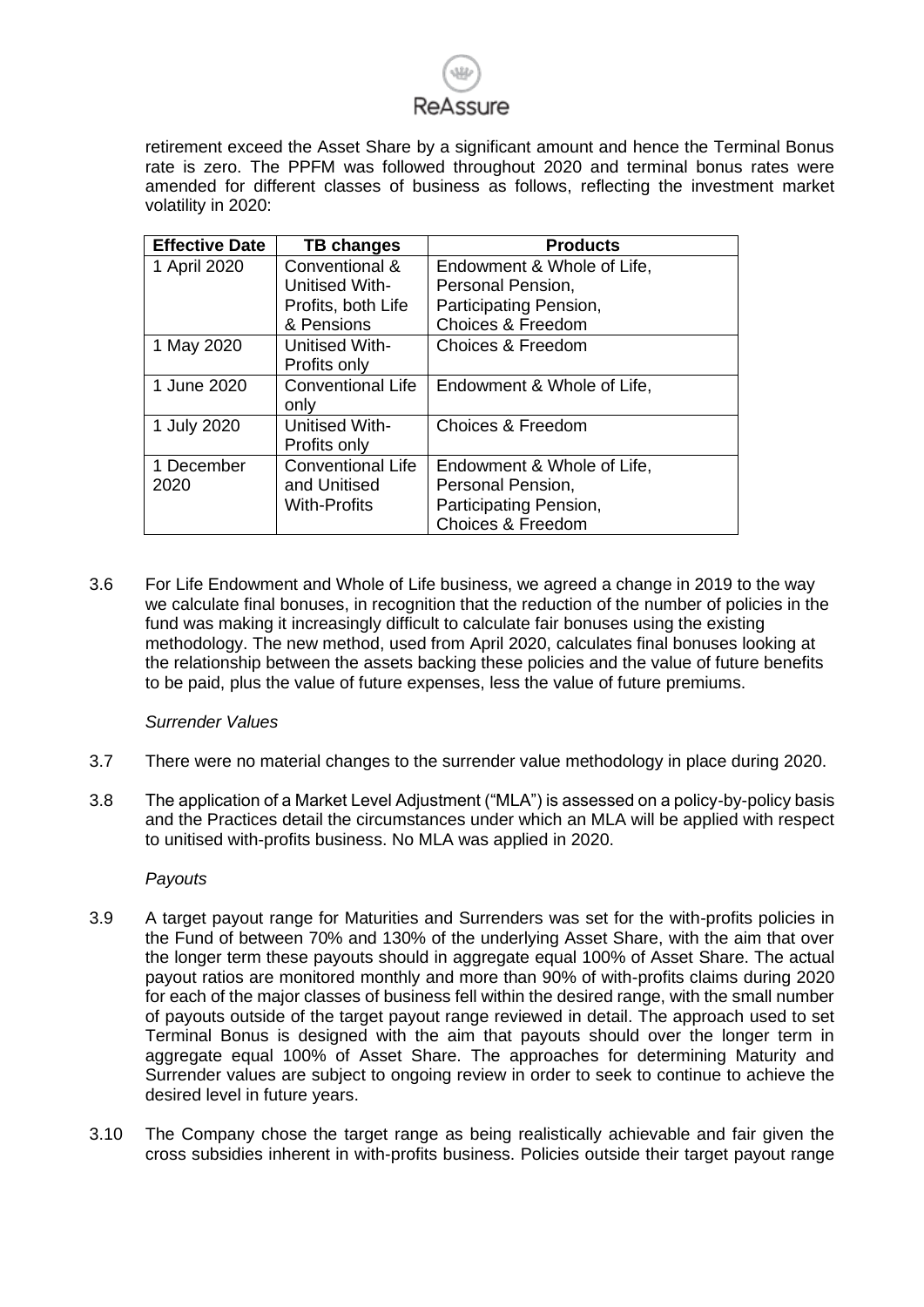

were investigated and the most common reason for this related to life policies with very small premiums and sums assured where they typically received in excess of 130% of asset share.

### *Investment Strategy*

- 3.11 The operation of the investment of the Fund's assets was overseen by the Policyholder Investment Committee, which met monthly during 2020. In addition, the Board Investment Committee reviewed investment strategy and performance and met quarterly during 2020. Relevant investment information relating to the Fund was also provided quarterly to the Fairness Committee. Through these processes compliance with the investment related requirements of the PPFM was achieved.
- 3.12 The investment policy is set out in the PPFM. The investment mix of each with-profits policy differs depending on the maturity of the business and the proportion of the final payout which is guaranteed. The Fund adopts a close matching policy such that any guaranteed payouts, including basic sums assured, annual bonuses and annuities in payment are matched in terms of size and timing by the projected cash flows from the fixed interest assets held.
- 3.13 Benefits that are not guaranteed, such as accrued terminal bonus, are generally backed by UK equities. The current equity investment objective is to track the performance of an index that represents the 350 largest companies on the London Stock Exchange and actual investment performance is monitored against this benchmark on a monthly basis. In accordance with the PPFM, Equity derivatives may also be used as appropriate, e.g. to provide protection against adverse market movements.
- 3.14 The investment strategy adopted during the year has been consistent with that set out in the PPFM and the equity backing ratios, which vary from class to class and also by duration, have been in the range set out in the PPFM as demonstrated in the table below.

| <b>Equity Backing</b><br><b>Ratio</b> | <b>December</b><br>2019 | <b>December</b><br>2020 |
|---------------------------------------|-------------------------|-------------------------|
| Deferred Annuities                    | 11%                     | 4%                      |
| Section 226 Personal<br>Pensions      | 20%                     | 20%                     |
| <b>Conventional Life</b>              | 62%                     | 65%                     |
| <b>UWP Life</b>                       | 63%                     | 62%                     |
| UWP Pensions $-$<br>Long Term         | 79%                     | 78%                     |
| UWP Pensions -<br><b>Short Term</b>   | 1%                      | 1%                      |

3.15 The gross investment returns achieved over the 12-month period to 31 December 2020 were used directly in the calculation of the Asset Shares during 2020 based on the assumed asset mix of the relevant Asset Share. The earned investment returns in 2020 were -5.6% for the UWP Long Term Pension policies, 1.2% for the UWP Short Term Pension policies, -1.6% for the UWP Life policies and -2.1% for the Conventional Life policies.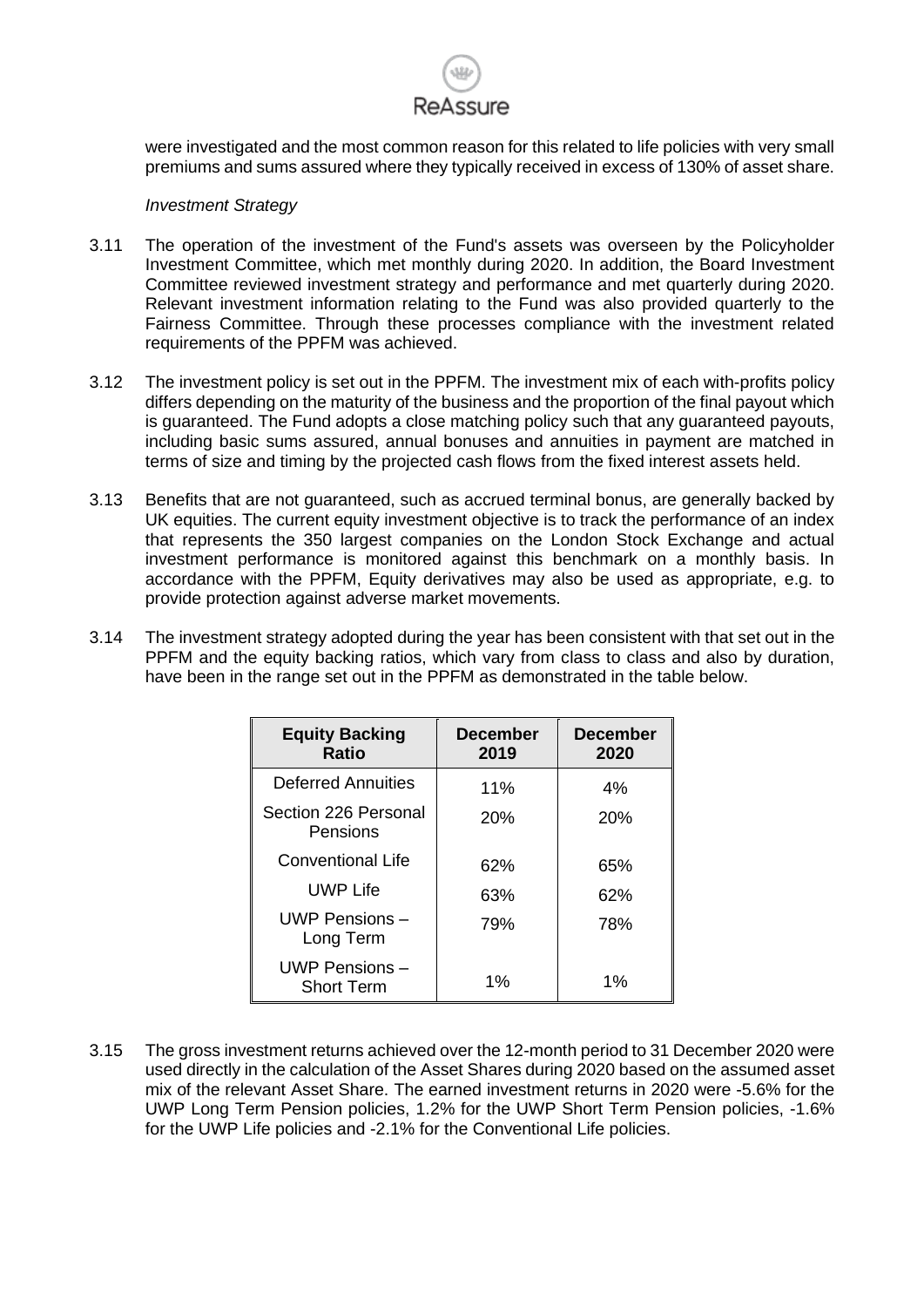## ReAssure

- 3.16 The Estate is the excess of the value of the assets in the Fund over the value of the assets needed to support the current and expected future liabilities of the Fund. The Estate is invested in a mixture of UK fixed interest securities and UK equities in line with the PPFM.
- 3.17 Environmental, Social and Governance ('ESG') considerations are taken into account as part of investment decisions, to promote responsible investment where possible and appropriate.

### *Business Risk*

- 3.18 The Fund is closed to new business and non-profit annuities under vesting pension policies were secured outside the Fund during 2020.
- 3.19 In accordance with the established approach within the Company for defined contribution type benefits, the majority of such annuities in 2020 were purchased using a panel of external providers rather than the Non-Profit Fund of ReAssure. This enabled an increased choice of annuity providers for policyholders and enabled funds from different pension providers to be combined into one annuity. The Company received an "introducer's fee" for annuities that are taken out through the external panel. This fee is retained by the Company in order to contribute to the administrative effort expended by the Company. For defined benefit policies (where guarantees are applicable), the majority of such annuities are written in the Non-Profit Fund of ReAssure.
- 3.20 No costs arising from business risks were charged to Asset Shares during 2020.

### *Charges and Expenses*

- 3.21 The fees charged to the Fund during 2020 for administration and investment services were consistent with those described in the PPFM. The PPFM notes that all normal management and administration expenses are met by the shareholder through a shareholder-owned service company. The Fund pays the shareholder an agreed level of expense based on an agreed amount per policy. The amount varies by type of policy and increases each year at a rate equal to the increase in the retail price index plus 1%.
- 3.22 There were no exceptional costs charged to the GAWPF in 2020, and there have been none charged since the inception of the expense agreement in 1999.
- 3.23 The Fund paid an agreed annual management charge to two external investment managers for investment services. The level of expenses borne by the Fund and similarly the amount of expenses allocated to Asset Shares during 2020 was consistent with these agreements.
- 3.24 The tax charge to the Fund for 2020 was determined as though the Fund were a stand-alone proprietary life insurance company, as required by the PPFM. The PPFM states that the investment returns allocated to Asset Shares are adjusted for taxation where appropriate. Hence, the investment returns allocated to the life business are reduced for taxation whereas the returns with respect to pension business are not reduced. Any difference between the tax allocated to Asset Shares compared to the overall tax assessment of the Fund emerges as a miscellaneous profit or loss and is allocated to the Estate. Since 30th June 2005, the additional tax resulting from the transfer out of the Fund of the shareholder's share of profits has been met by the Estate, as described in 4.9 of the PPFM, whereas previously it was charged directly to Asset Shares.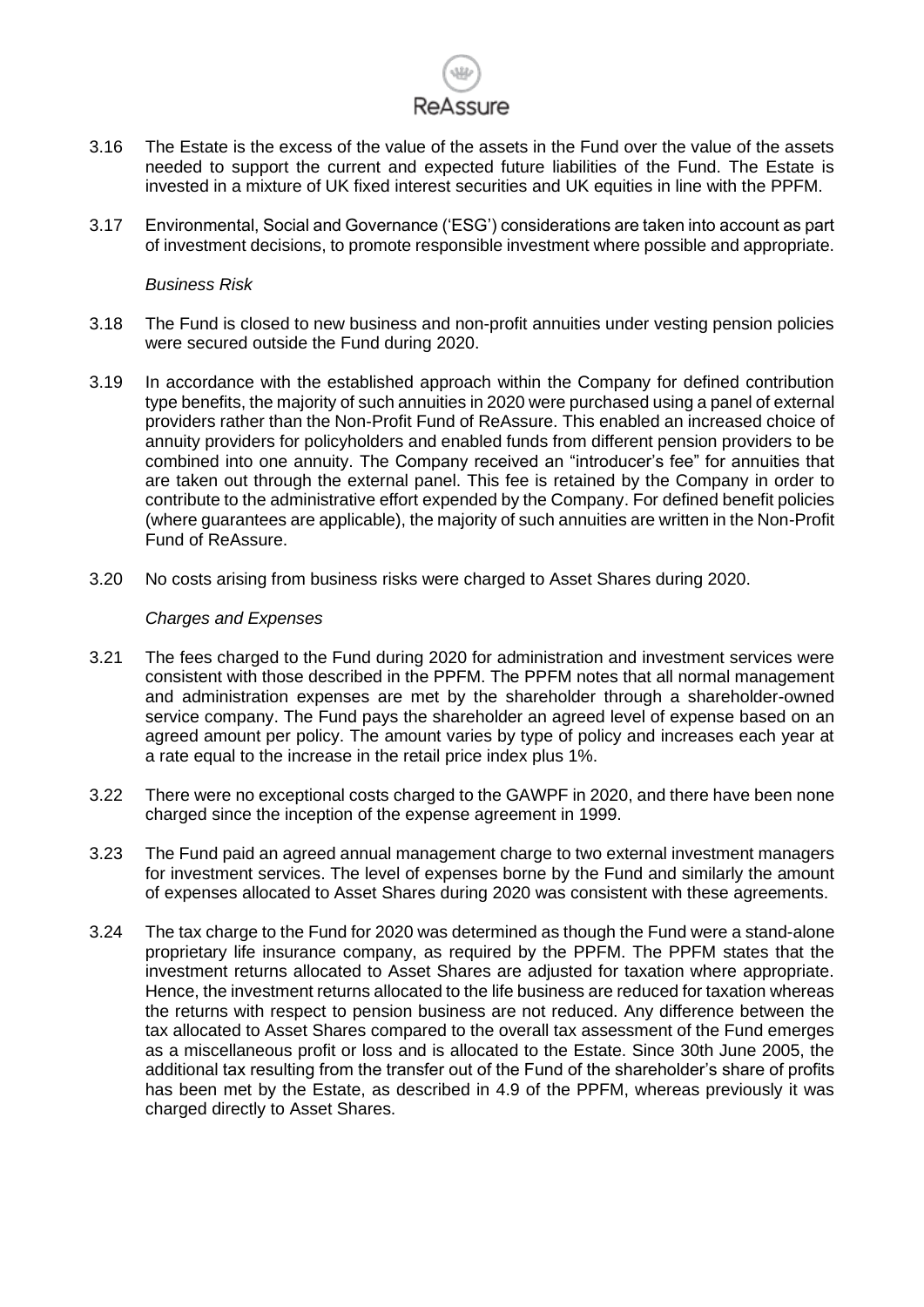# ReAssure

### *Management and Distribution of the Estate*

- 3.25 The approach to managing the Estate is set out in the PPFM. The intention is to distribute the Estate equitably to eligible with-profits policies (those in force at the time of the Fund's restructure at the end of 1998) by using "Bonus Surplus" to enhance Asset Share returns. Consistent with this intention, a Bonus Surplus of 5% was declared in 2020. It is currently expected that future Bonus Surplus will be 3% per annum.
- 3.26 Consistent with the PPFM, the Estate was also used during 2020 to provide capital support towards meeting the regulatory solvency requirements, the cost of guarantees, smoothing costs and any compensation or redress in connection with the way business written in the Fund has been marketed or sold.

### *Equity amongst policyholders and shareholders*

- 3.27 The grouping of policies for the purposes of determining payouts and the mechanism used to attribute items of experience to the different groups was unchanged throughout 2020, being consistent with the PPFM. The approach to smoothing and to the distribution of the Estate similarly followed established practices, as described in the PPFM.
- 3.28 The Guiding Principles in the PPFM set out the shareholder commitment to the Fund. Both shareholders and policyholders have a common interest in its prudent financial management, including a controlled distribution of profits and allocation of Bonuses. Shareholders are entitled to 10% of the profits from the Fund (by way of a transfer to the Non-Profit Fund). The profit is calculated as part of the regulatory returns and approved by the Board.

### **4. Maintenance of the PPFM**

- 4.1 The Fairness Committee was responsible during 2020 for reviewing the contents of the PPFM and approving any changes proposed to it.
- 4.2 In 2019 it was agreed to change the PPFM to reflect the revised method of setting bonuses for conventional life business, as described in 3.6 above. Policyholders affected by this change were notified in December 2019, with the change taking effect in April 2020. Following the transfer of ReAssure from Swiss Re to Phoenix, the PPFM was updated in July 2020 to reflect this change in ownership. Updates were also made during the year to the Equity Backing Ratio ranges for Deferred Annuities. It was agreed that these changes were not significant enough to require a special mailing to policyholders.
- 4.3 All of these changes were presented to (and approved by) the Fairness Committee.

### **5. Policyholder communications**

- 5.1 Following the 2019 Bonus declaration, holders of conventional life with-profits policies were mailed a statement in 2020 setting out the details of the Regular Bonuses added to their policy. Holders of UWP and conventional pensions policies were provided with annual statements.
- 5.2 Copies of the CFPPFM documents were maintained on the Company's website during the year. There are four versions covering the different product types: Unitised With-Profits, Conventional Life, Conventional Pensions and Group Pensions. Even though the CFPPFM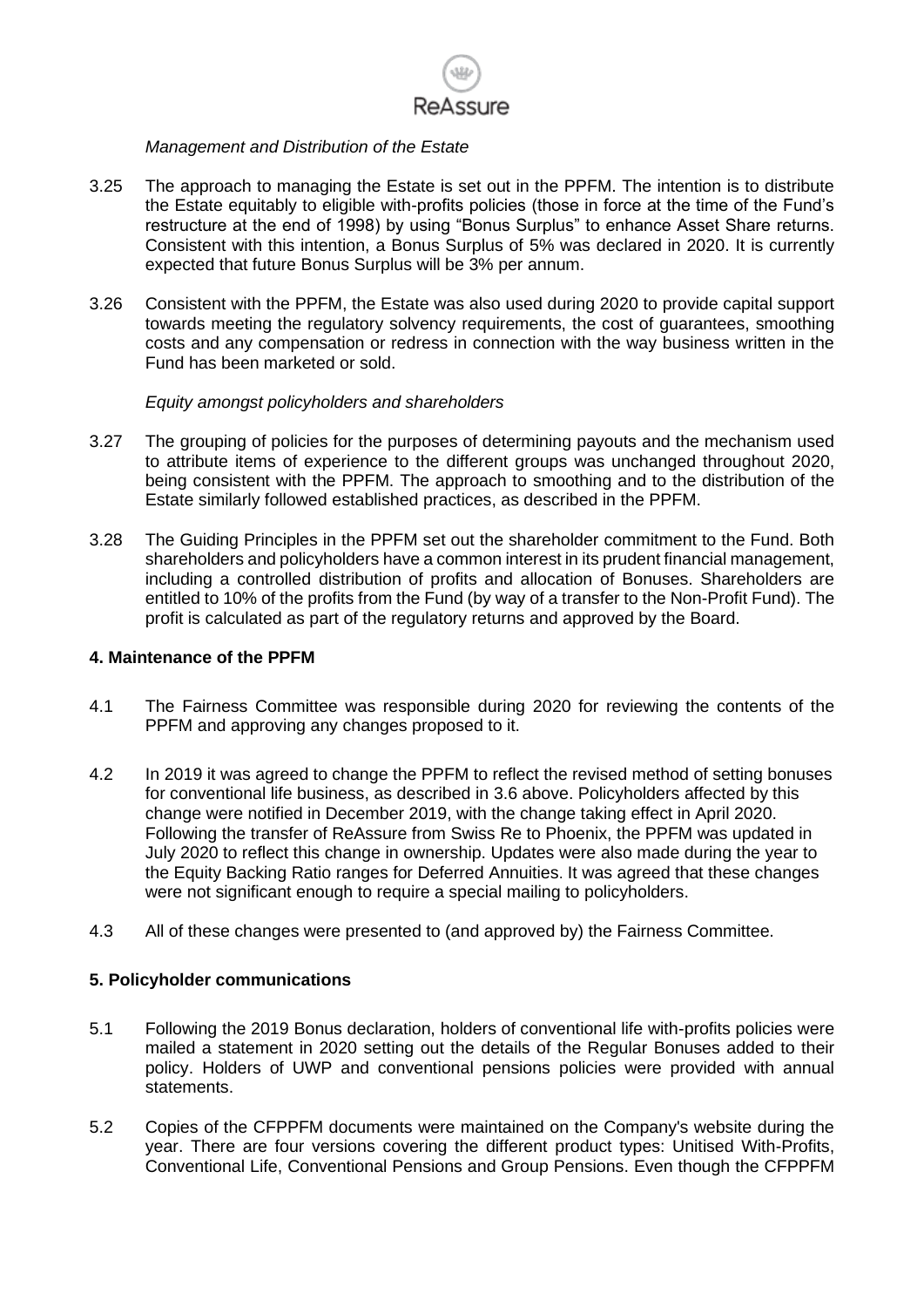

is no longer a regulatory requirement, currently the CFPPFMs are still available on the website as useful reference documents for policyholders.

### **6. Conclusion**

- 6.1 In the opinion of both the ReAssure Board and the Fairness Committee, the Company complied with the material obligations associated with the PPFM for the Guardian Assurance With-Profits Fund during the course of 2020. In particular, throughout the year, it;
	- maintained appropriate governance arrangements designed to ensure that it complied with, maintained and recorded a PPFM;
	- exercised discretion appropriately and fairly in the conduct of its with-profits business; and
	- addressed appropriately and fairly any competing or conflicting rights, interests or expectations of its with-profits policyholders (or groups of policyholders) and shareholders.

30 June 2021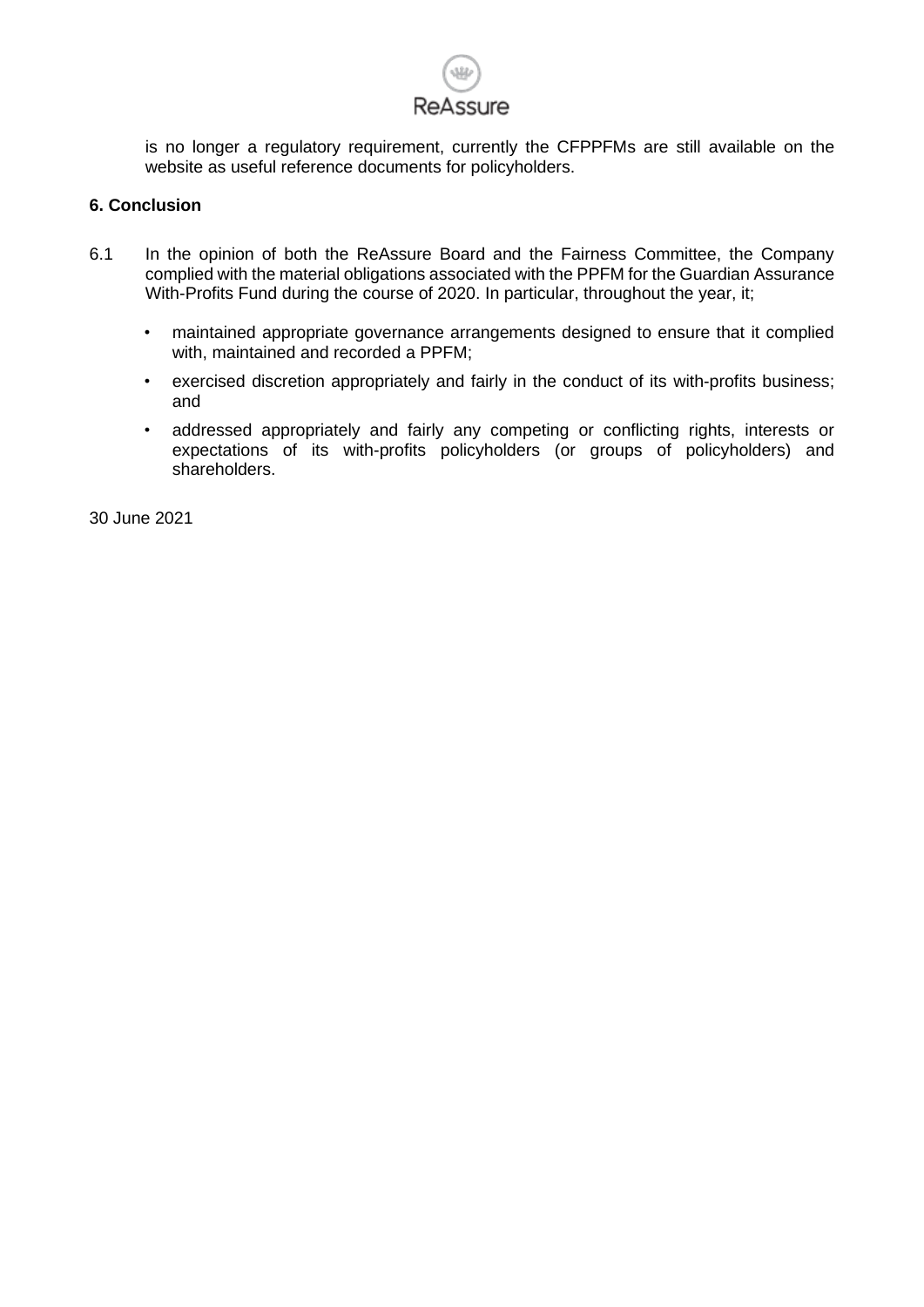

Annex

### **Guardian Assurance With-Profits Fund Report to Policyholders from the With-Profits Actuary FOR THE FINANCIAL YEAR ENDED ON 31 DECEMBER 2020**

The Guardian Assurance With-Profits Fund Principles and Practices of Financial Management ("PPFM") is a detailed document which sets out how ReAssure Limited ("the Company") manages its with-profits business. The Company has discretion in a number of areas, such as setting bonuses, policy payouts and surrender values, and in addressing any competing or conflicting rights of policyholders and shareholders.

The purpose of my report to the Company's with-profits policyholders is to give my opinion, as required by the rules of the Financial Conduct Authority, as to whether the Company has taken the interests of its with-profits policyholders into account in a reasonable and proportionate manner in exercising this discretion during 2020.

I took over the role of With-Profits Actuary to the Company from 13 March 2020 following a full professional handover from the previous With-Profits Actuary.

The report is provided for the purpose set out above and should not be used as the basis to make any decisions regarding contracts with the Company (including whether to enter into them, to continue them or to terminate them), for which decisions fuller information and qualified financial advice should be sought.

In my capacity as With-Profits Actuary to the Company, I advise the Board of the Company (including authorised Board committees, and in particular the Fairness Committee) on key aspects of the discretion exercised by it in respect of its with-profits business.

I have considered the Company's report ("the Report") on compliance with the PPFM for the Guardian Assurance With-Profits Fund to which this report is annexed, and I have reviewed the discretion exercised by the Company during 2020.

In doing this I have also considered the data in reports submitted to the Fairness Committee during 2020 and also a report from me regarding compliance with the PPFM for the Guardian Assurance With-Profit Fund submitted to the Fairness Committee in March 2021.

Based on the information and explanations provided to me by the Company, I am satisfied that:

- the Report fairly summarises the principal areas in which the Company exercised discretion during 2020 in the conduct of its with-profits business;
- the Company complied with the material obligations of the PPFM during 2020; and
- any significant discretion exercised by the Company during 2020 took the interests of the with-profits policyholders in the Guardian Assurance With-Profits Fund into account in a reasonable and proportionate manner.